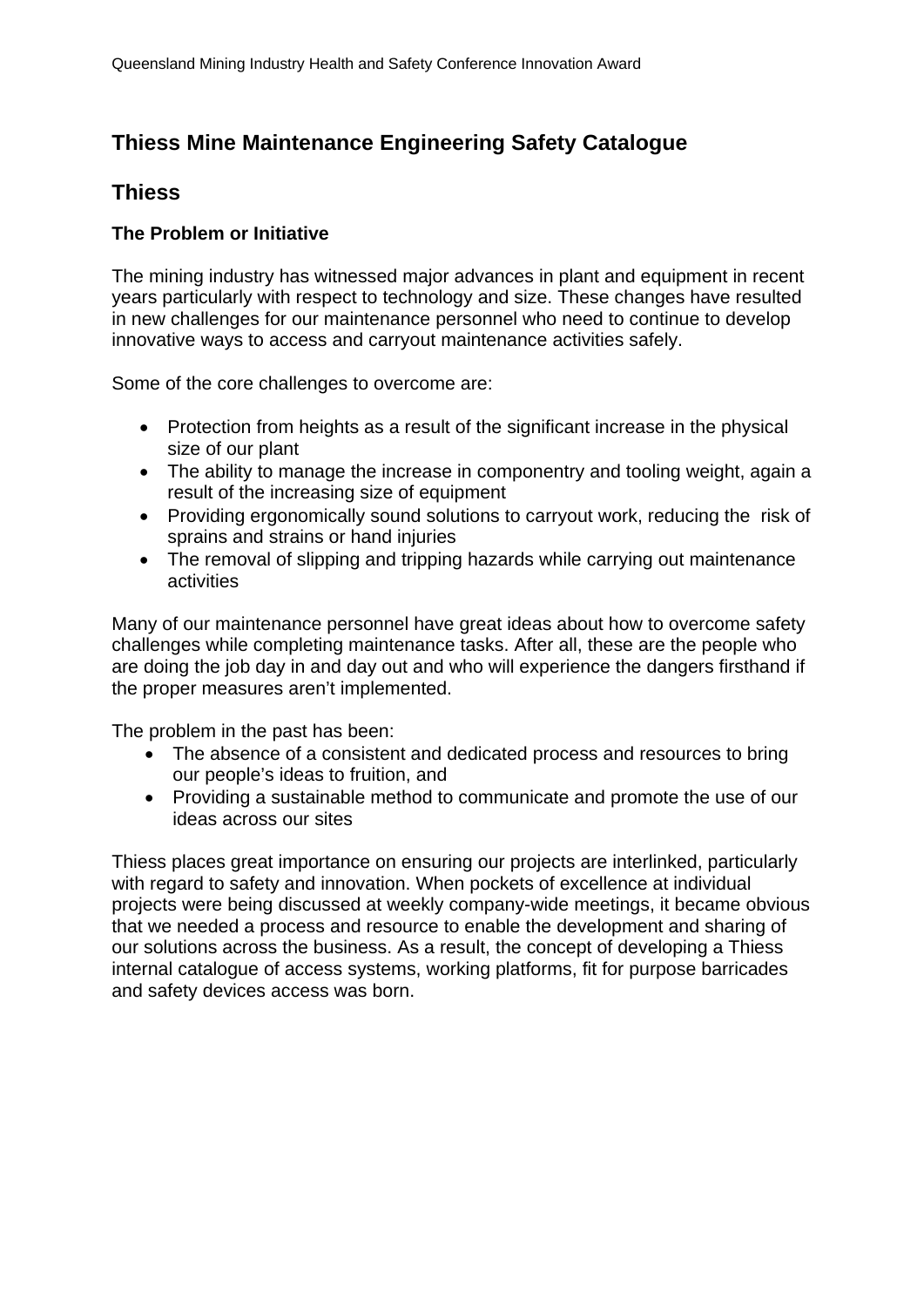#### **The Solution**

As previously mentioned, many of our maintenance employees have great ideas as to how we can overcome safety challenges while completing maintenance tasks, however the issue lies in providing them with a process to bring their ideas to fruition. The solution needed to overcome silo, resource and communication hurdles.

The process developed involved ideas being submitted and discussed with site management and the Archerfield workshop. The Archerfield workshop then works with the concept to produce technical drawings to further develop the concept. At this point, a decision is made as to whether or not manufacturing a prototype is a viable option. Any prototype is thoroughly tested and improved before moving into a trial period. Following a trial period, and any modifications or improvements that may be required, the product is then ready to be incorporated into the maintenance catalogue.

Most site based maintenance teams are focused on maintaining site equipment and are not adequately resourced to design and manufacture the various products and solutions put forward by our teams to overcome maintenance safe work challenges. Our Archerfield team were ideally placed to take on the responsibility of not only developing and manufacturing the various safety concepts put forward but also to take ownership of the development and maintenance of the catalogue.

Communication - Like many operating sites, Thiess relied upon internal and external safety alerts along with other standard organisational methods, such as emails and meetings, for the transfer of information. The problem with having various methods of distributing and transferring important information is that critical information can be missed or at times great ideas from the past can be forgotten after a period of time. By collating all our innovative ideas into a catalogue which can be continuously updated and made available to site, opportunities for improvements are not lost. The catalogue also reduces the likelihood of 're-inventing the wheel', a timely and costly exercise.

The resulting catalogue is structured by the equipment type and then the engineering solution. Detail of the tool's purpose and safety application is included in the catalogue.

Examples of initiatives outlined in the Archerfield Product Catalogue include:

- Off Highway Truck (OHT) Access Systems and Emergency Egress such as the Bumper to Ground (BTG) for ease of operator access, Diagonal Access Systems, Emergency Egress and Rear of Cab Access.
- Dozer systems Front Access Platform and Step, Handrails and Diesel Tank Extensions.
- Maintenance platforms and access systems multi-purpose systems for dozers, painters work platforms, diff/final drive platform, OHT chassis access platforms ("Stairway to Heaven") and strut lifting tools.

Thiess' Archerfield Workshop provides engineering and maintenance services to support Thiess' mining plant and equipment in the field. Our Archerfield workshop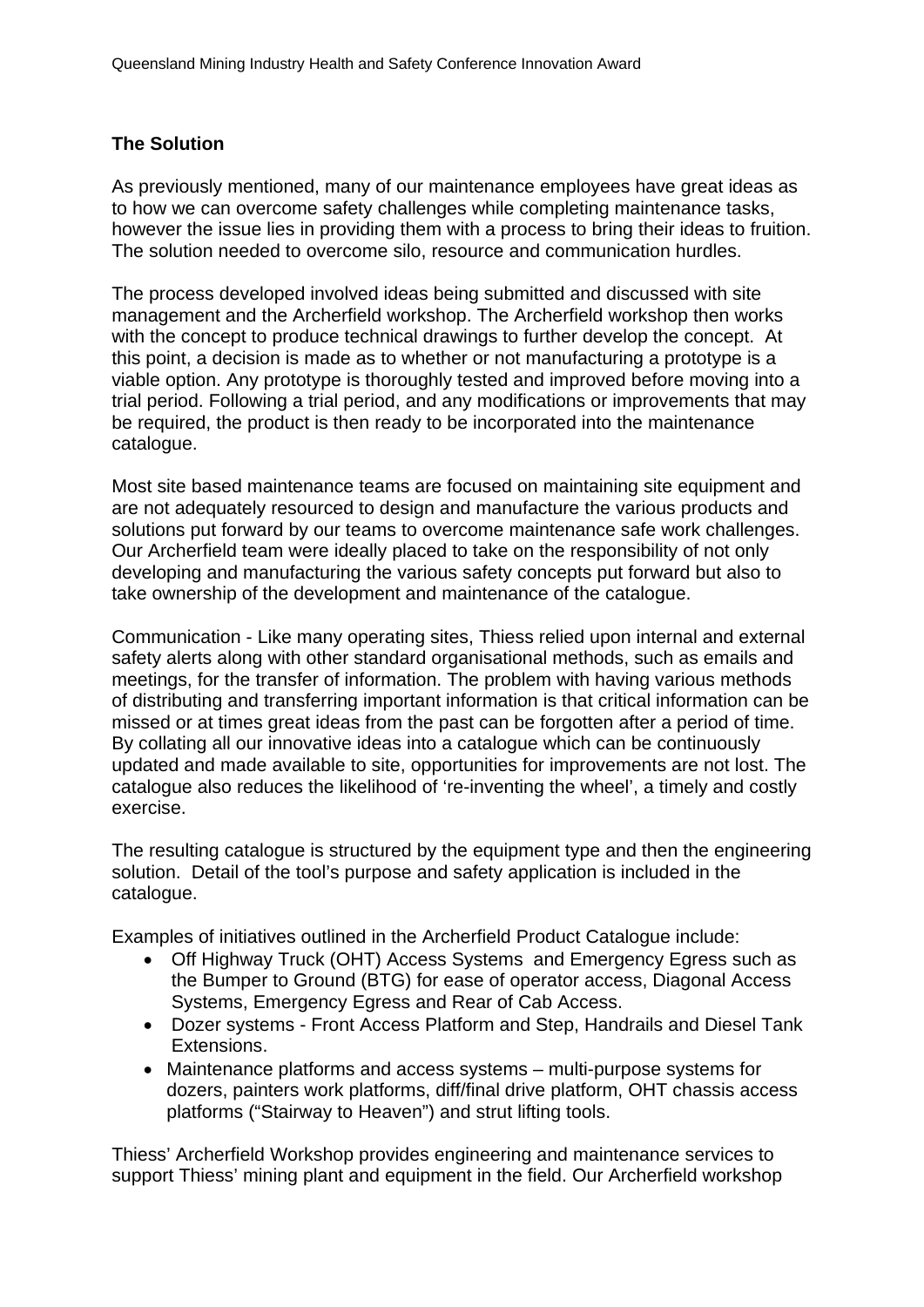also has the capability to engineer and manufacture some of the innovative and highly practical solutions that our operations devise to help maintenance crews undertake procedures more effectively and safely. With the exception of sourcing external certification for our safety innovations, Thiess have been able to develop the maintenance catalogue and the innovations included with our in house engineers and trade personnel.

With respect to trialling and testing, all designs meet the relevant Australian Standards and have been completed in collaboration with Archerfield and site personnel. The equipment is then tested and trialled in our Archerfield workshop. Where required (as was the case for loadbearing or lifting equipment)  $3<sup>rd</sup>$  party certification is acquired.

The catalogue was developed and rolled out to all relevant Thiess personnel. Individual catalogue items are implemented by a transfer of products and information from Archerfield to the relevant site. More complex products such as hydraulically activated access systems are delivered to site with operating and maintenance manuals plus a separate installation guide. Site personnel are then trained on the use of these systems under the site Safety & Health Management System.

The catalogue itself is simply an administrative control to ensure that the ideas are well communicated and available for use by site. The individual catalogue products vary in the level of control, however where possible, elimination of the hazard has been sought. For example, one of the catalogue products, the "Ripper Frame Infill Maintenance Plate", completely covers an existing hole during maintenance activities thereby eliminating the hazard of falling from heights. In other cases, barricades are used to provide a separation or engineering control to a hazard.

#### **Benefits/ Effects**

There are many benefits to the catalogue which include;

- The provision of a process to bring great ideas to fruition
- The sharing of ideas across our sites
- A central depository for our ideas
- Easy access to developed products
- The avoidance of duplication and 're-inventing the wheel'
- The promotion of safe work environments
- A visual aid for people to assess the viability of a product for their site
- The catalogue provides a mechanism to cross fertilise ideas and enable others to think about different ways to approach maintenance tasks on their site.

The success of the catalogue is measured by the uptake by our sites. Not only have all our sites contributed to the development of the catalogue products and all sites have various catalogue products currently in use.

The catalogue has been rolled out across all sites and is in use across all sites.